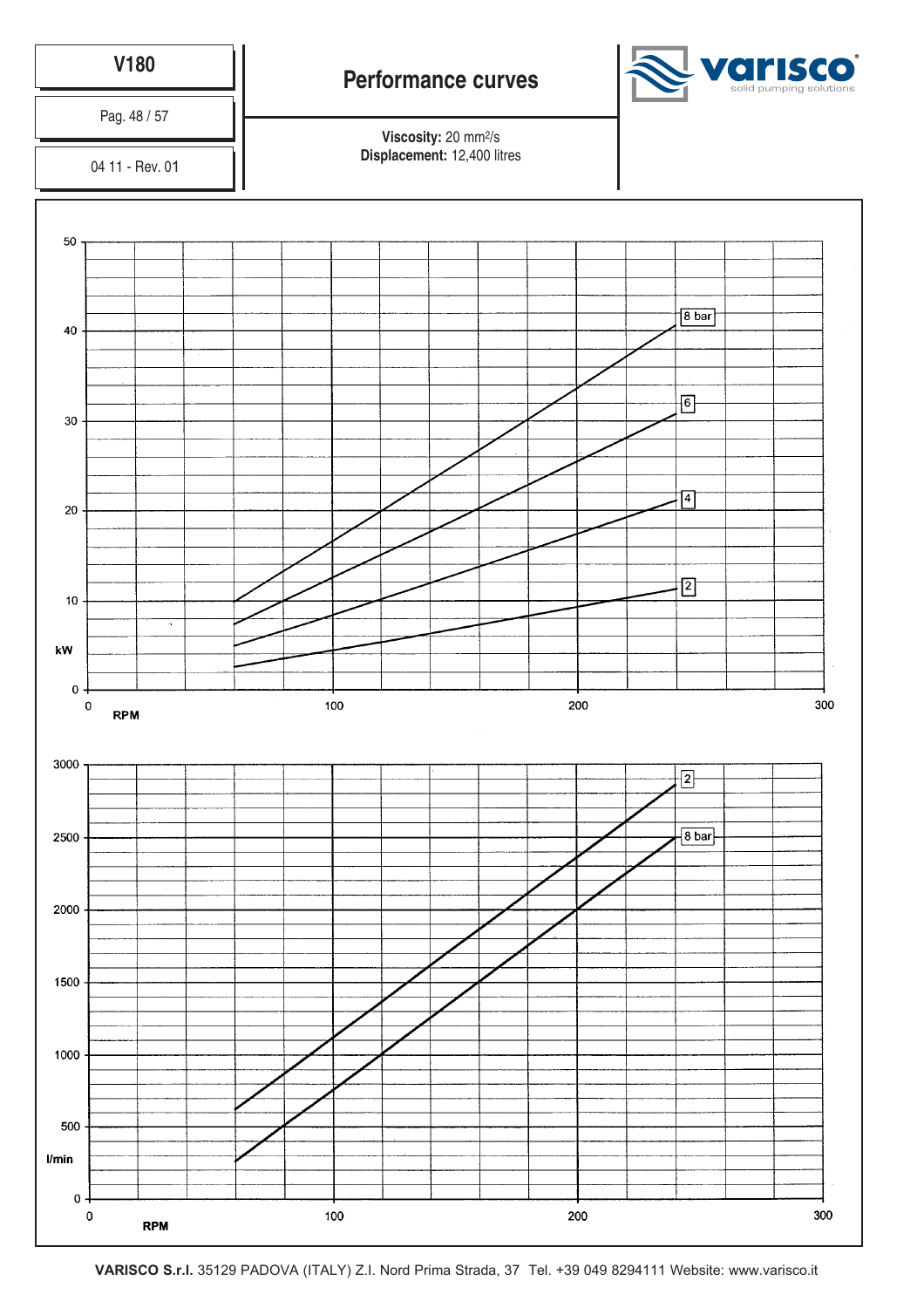

**V180**

Pag. 49 / 57

**Viscosity:** 60 mm2/s **Displacement:** 12,400 litres

04 11 - Rev. 01



**VARISCO S.r.l.** 35129 PADOVA (ITALY) Z.I. Nord Prima Strada, 37 Tel. +39 049 8294111 Website: www.varisco.it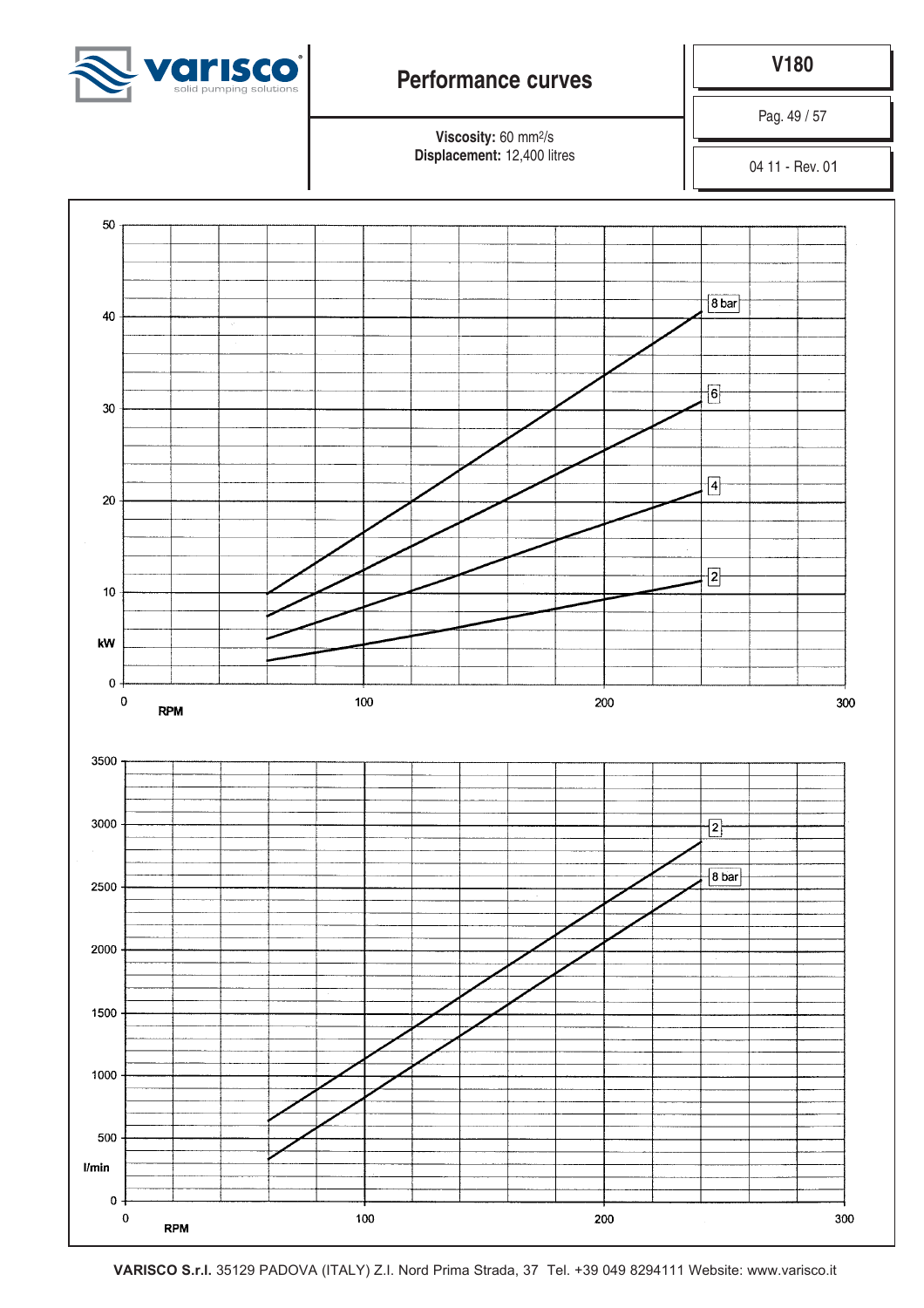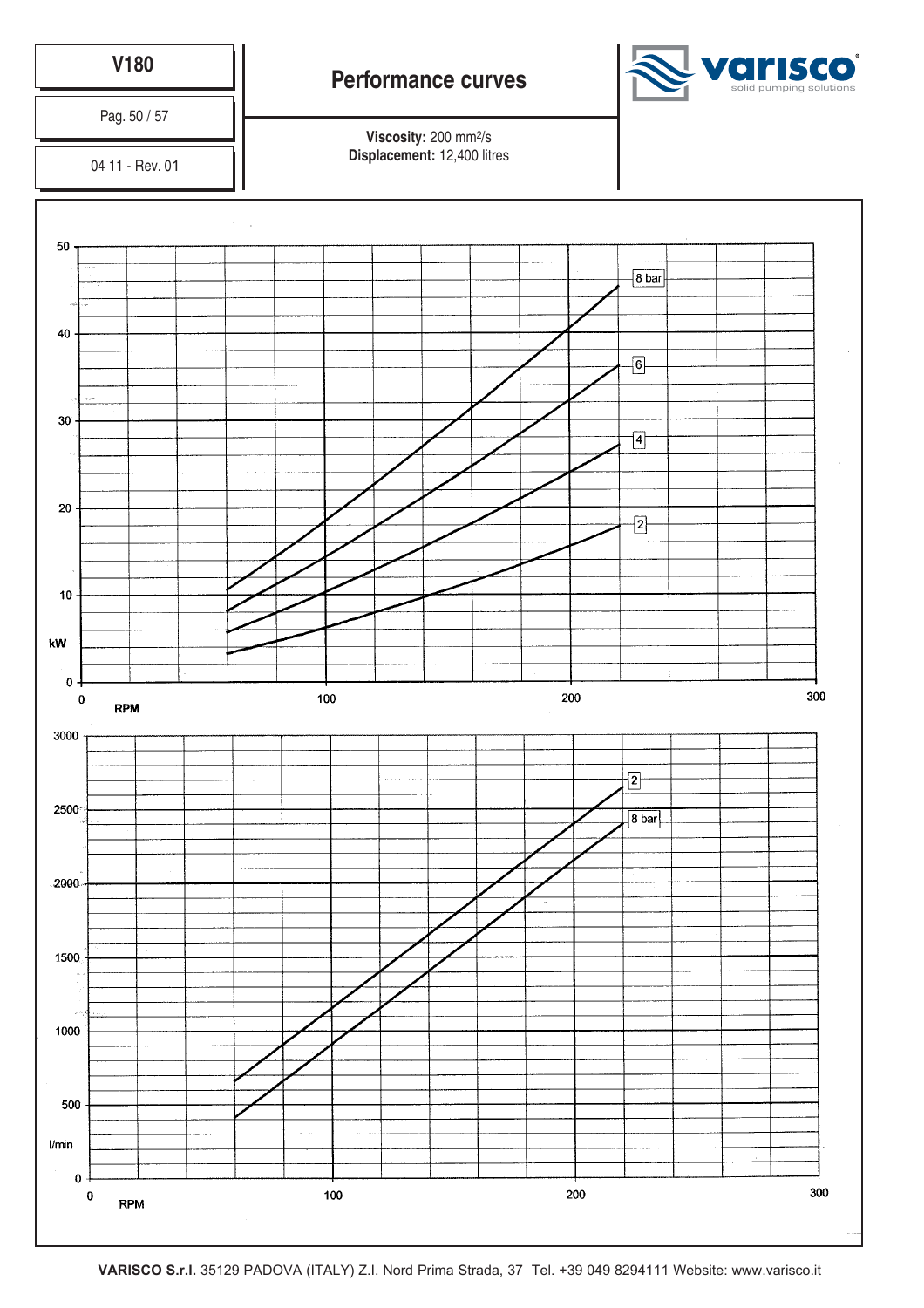

**V180**

Pag. 51 / 57

**Viscosity:** 600 mm2/s **Displacement:** 12,400 litres

04 11 - Rev. 01

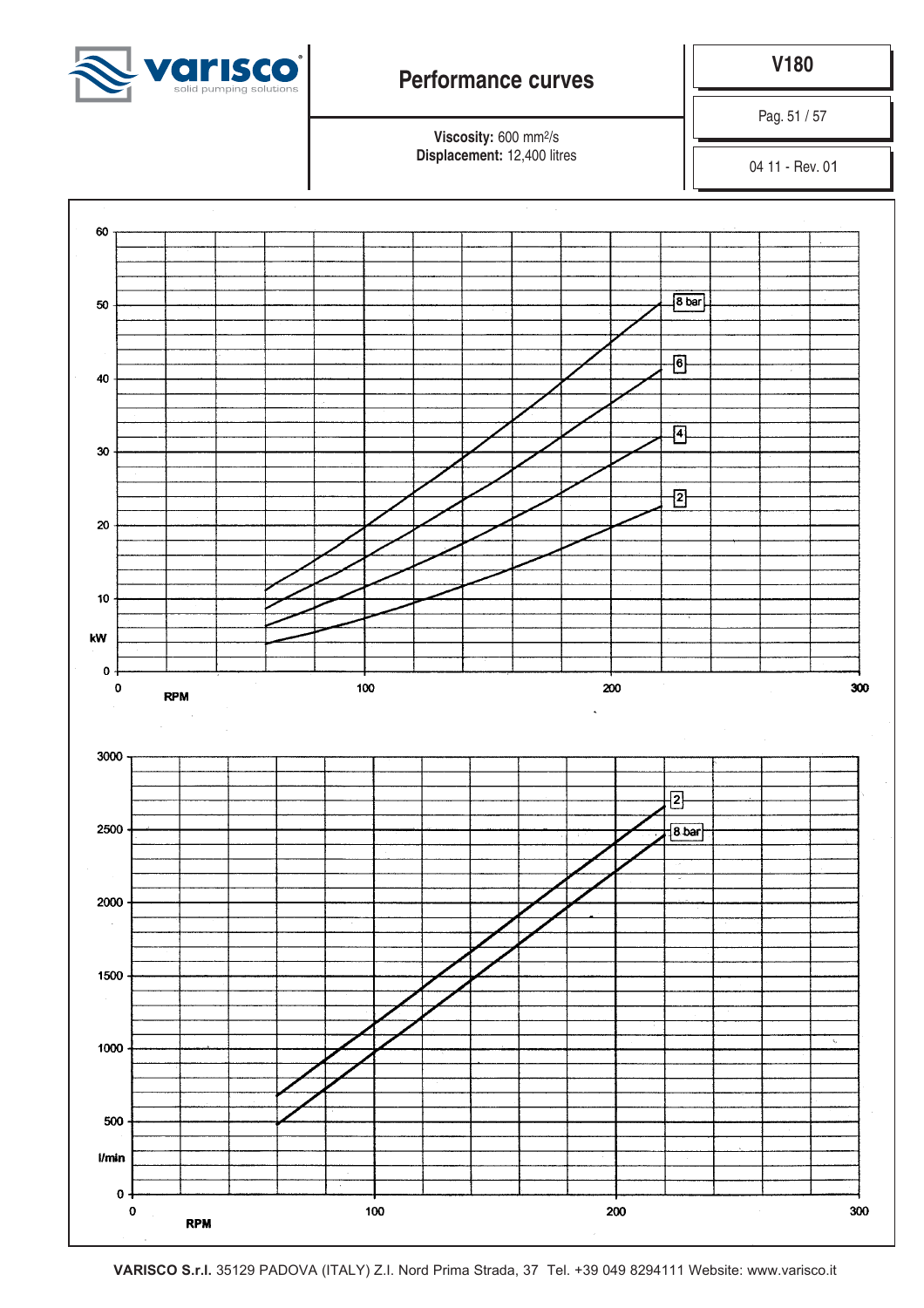

**VARISCO S.r.l.** 35129 PADOVA (ITALY) Z.I. Nord Prima Strada, 37 Tel. +39 049 8294111 Website: www.varisco.it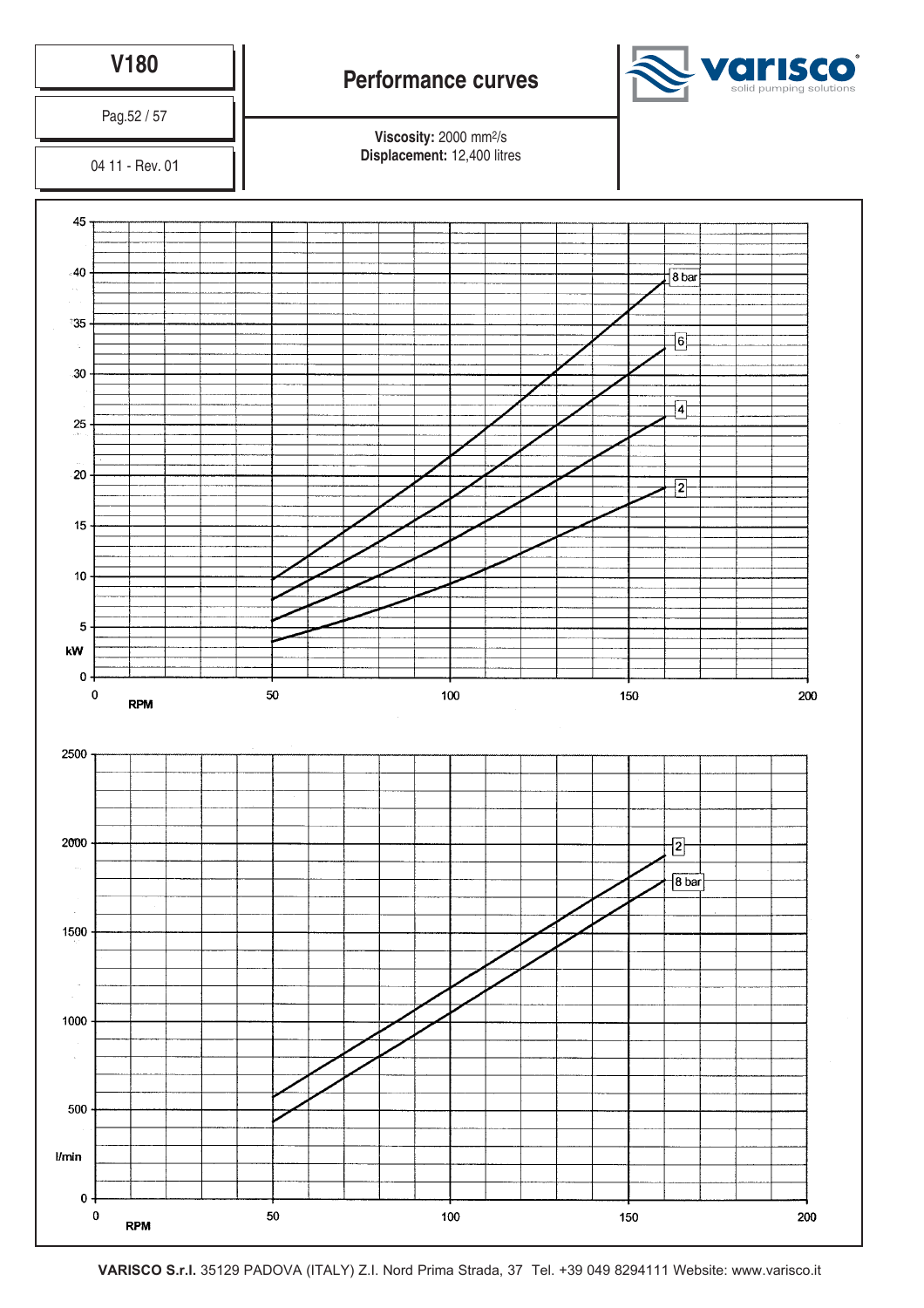

**V180**

Pag. 53 / 57

**Viscosity:** 6000 mm2/s **Displacement:** 12,400 litres

04 11 - Rev. 01

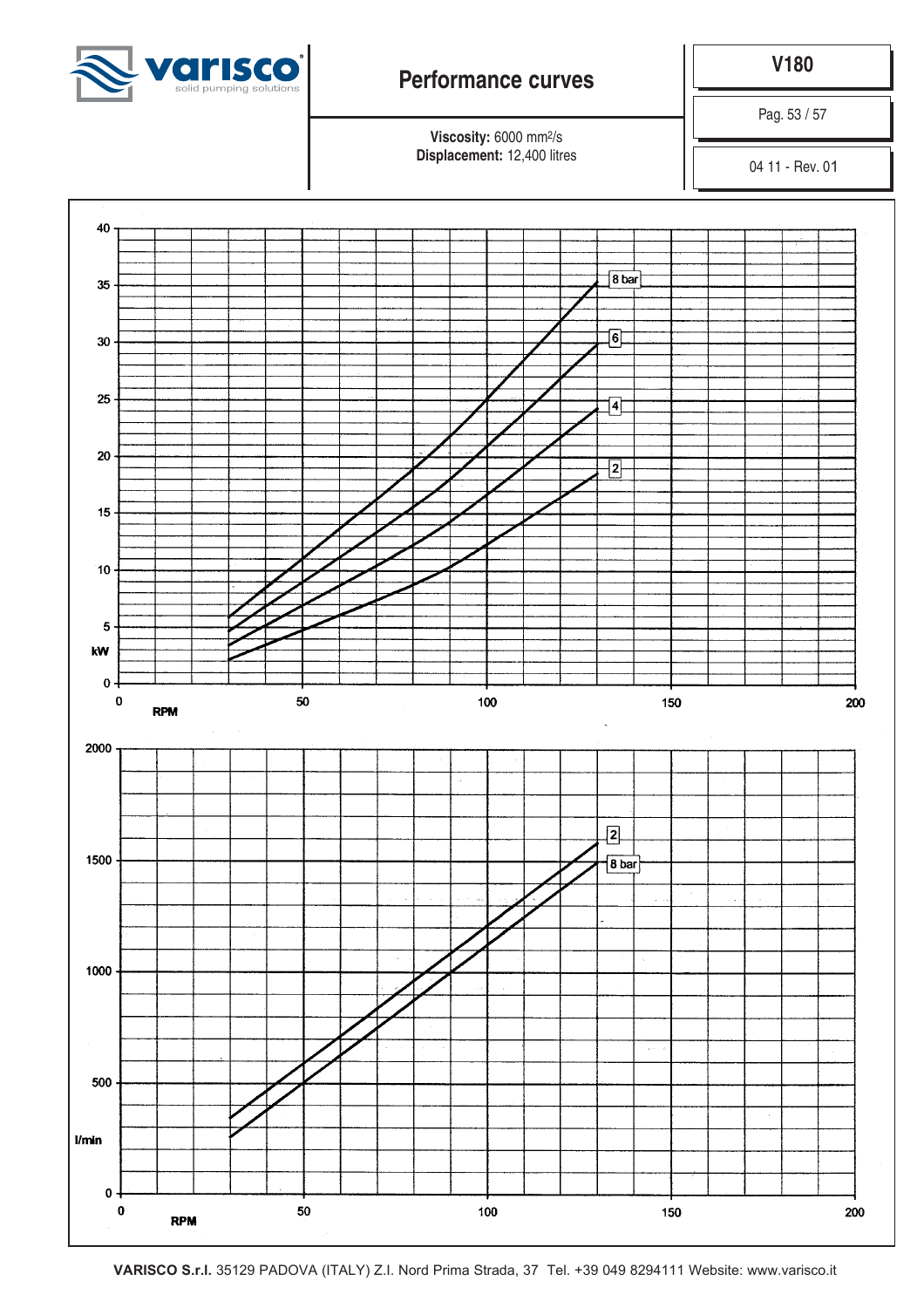